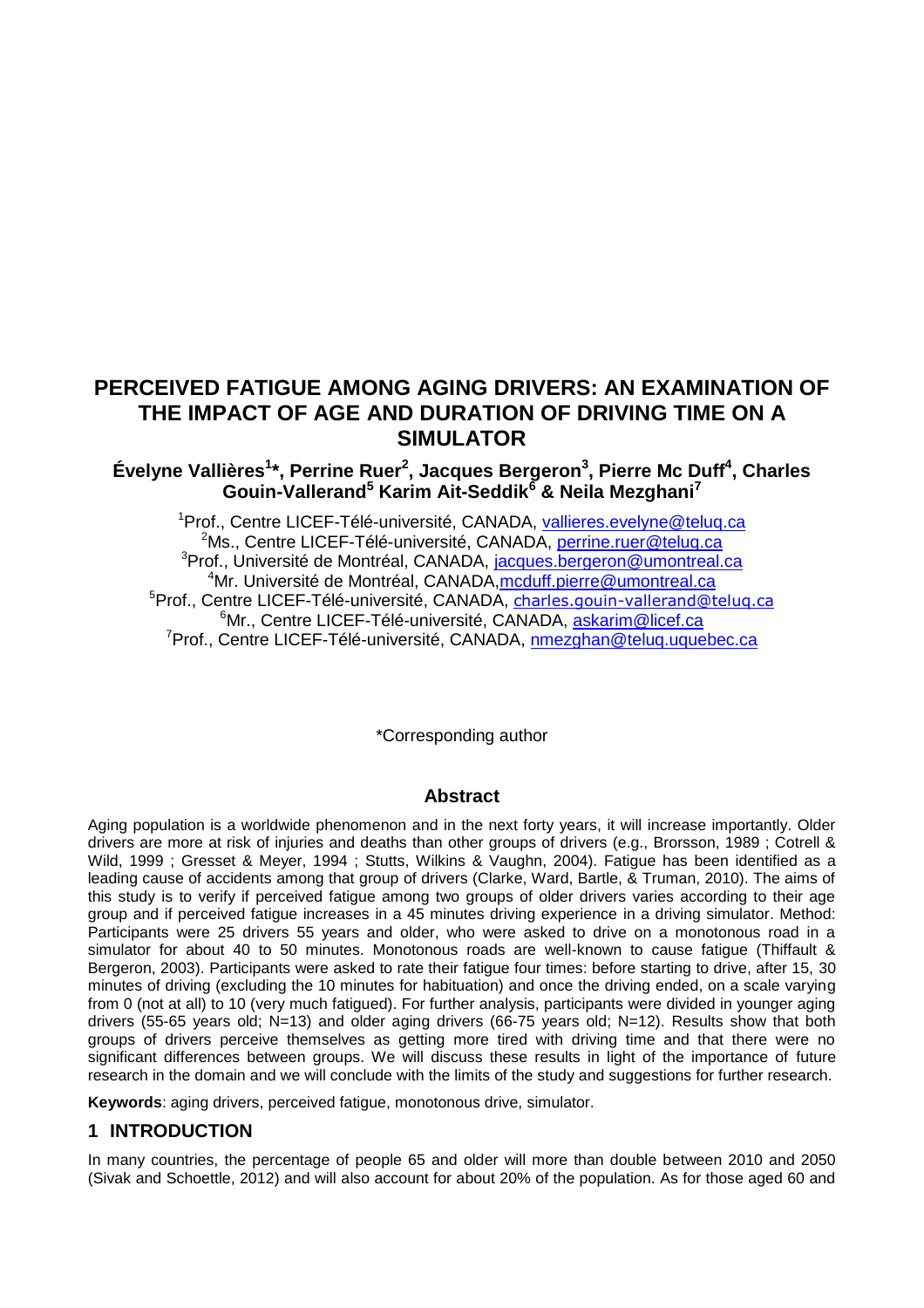older, who were 841 million in 2013, their number will reach two billion in 2050 (United Nations, 2013). Such a demographic change will have an impact on various aspects of daily life, among them road safety. Indeed, studies have shown that aging affects driving safety. For example, it has been documented that drivers 75 and over, by kilometers covered, have a rate of accidents, injuries and deaths higher than average, similar to the one found among drivers aged 16 to 24 (e.g., Brorsson, 1989 ; Cotrell & Wild, 1999 ; Gresset & Meyer, 1994; Stutts, Wilkins & Vaughn, 2004).

Among the leading causes of car crash in older drivers, there is the fatigue experienced at the wheel. Indeed, that group of drivers is five times more likely to be responsible of road accidents associated with fatigue than being a victim of crash due to fatigue (Clarke, Ward, Bartle, & Truman, 2010). Fatigue while driving is a difficult concept to define for different reasons, chief among them the fact that it is often used as synonymous to drowsiness or sleepiness (May and Baldwin, 2009). Furthermore, symptoms of fatigue and sleepiness are similar: decreased attention, increased eye blinking, frequent yawning, etc. (Summala, Hakkanen, Mikkola & Sinkkonen, 1999). Another difficulty with the research conducted on fatigue while driving is due to the fact that there is not one objective widely accepted measurement of fatigue, such as found with alcohol or drugs that can be detected and measured in the organism. In addition, fatigue is often self-assessed and is not always valid, as it depends on the driver's motivation.

Among factors that can increase fatigue, there is the time spent on a task, such as driving for a long period of time, or doing exhausting physical exercises. In the present paper, we define fatigue as a transitional state between wakefulness and sleep and, if not interrupted, can lead to sleepiness (Thiffault & Bergeron, 2003). In the order hand, sleepiness is the difficulty to stay awake with a high probability of falling asleep. Fatigue can be caused by physical effort or monotonous activities, while sleep deprivation is the cause of sleepiness (Brown, 1994). Taking a rest is the way to reduce fatigue, whereas sleep is the way to reduce sleepiness (Philip, Sagaspe, Moore, Taillard, Charles, Guilleminault & Bioulac, 2005).

In the present paper, we are specifically interested by task-related fatigue (May & Baldwin, 2009). That type of fatigue, while driving, can occur either because of the demand of the task (e.g., length of the journey) or because of the driving environment. Further, task-related fatigue can also be characterised as either active or passive. For example, having to drive in high-density traffic could provoke active task-related fatigue, whereas having to drive on a monotonous road could produce passive task-related fatigue (May & Baldwin, 2009). Factors such as physical and mental workload, motivation, monotony, time since last sleep, medication, etc. have been associated with drivers' fatigue (Di Milia, Smolensky, Costa, Howarth, Ohayon & Philip, 2011;Thiffault & Bergeron, 2003).

Driving is a complex activity, requiring fast actions against risks and it necessitates abilities such as good motor skills and fast treatment of information, in order to drive safely. Three aspects of errors, related to fatigue while driving, have been proposed: frequency of errors, amplitude of errors, and/or variability of errors (Jackson, Hilditch, Holmes, Reed, Merat & Smith, 2011)*.* The consequences that follow at the performance level are: increased reaction time, higher inattention/distraction, difficulty in stabilizing speed, a late correction in trajectory resulting in increased drifting within lane (Jackson, Hilditch, Holmes, Reed, Merat & Smith, 2011; Thiffault & Bergeron, 2003).

Because aging is associated with physiological impairment and functional declines at the cognitive skills level, it is possible that fatigue increases even more the impact of these impairments and declining abilities on the driving performance (Eby & Molnar, 2012; Oxley, Langford, Koppel, & Charlton, 2013). Furthermore, aging is often associated with the emergence of chronic diseases and medication intake, which may impair even more the driving skills of older drivers (McGwin, Sims, Pulley, & Roseman, 2000; Verster, Veldhuijzen, & Volkerts, 2004).

The study presented here has two objectives: A first one is to verify if there are age differences among aging drivers on perceived fatigue after driving in a monotonous environment. A second objective is to test if a driving session lasting 45 minutes in a simulator would permit to detect an increase in perceived fatigue over time. Comparisons of male and female participants, and age group belonging, on the following variables were also conducted: mean age, number of years driving, number of kilometers driven each week, number of hours slept on average each night and perceived fatigue.

### **2 METHOD**

### **2.1 Participants**

In this study, participants were 25 adults drivers, aged between 55 and 76 years old, with a mean age of 67,24 years old  $(SD = 6,20)$ . There were 14 women and 11 men and 12 of the participants were in the 55-65 age group (M: 60,83 , *SD* = 2,59) and 13 in the 66-76 age group (M: 72,00 , *SD* = 3,42). All participants had a valid driver's license. Their declared medical condition during the screening telephone interview was satisfactory, 20 of them declared wearing glasses or contact lens. Seventy-two percent of these participants indicated that they took medication daily. Participants had been driving an average of 45,48 years (*SD* =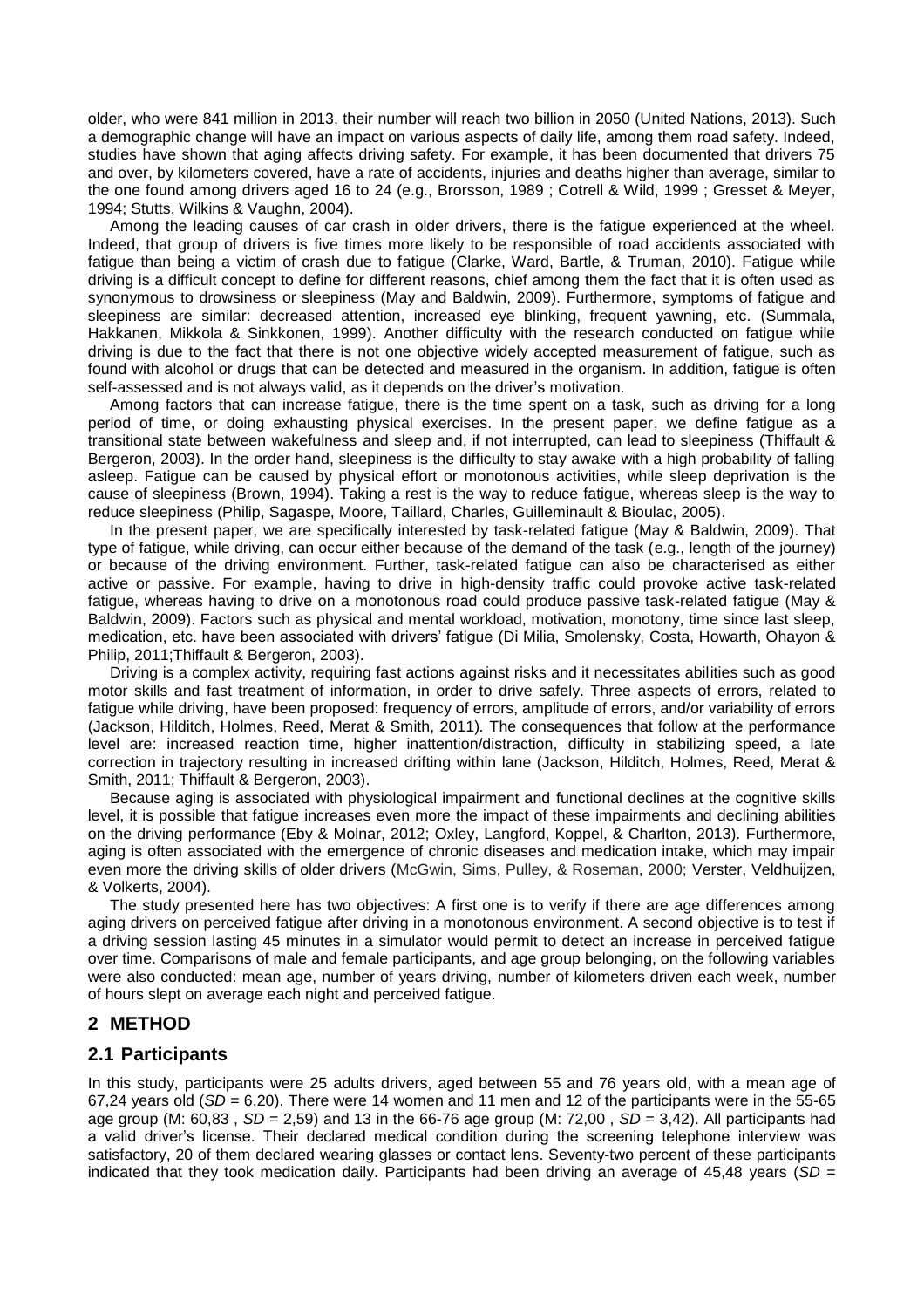9,93), drove an average of 5,36 days a week (*SD* = 1,6), and an equal number of them indicated driving between either 20-50, 50-100 or 100-150 km per week.

The participants were recruited through a list of drivers provided by a Canadian Automobile Association and from an ad published in the e-journal of the university. The persons on the list of the automobile association were contacted by phone and informed the Foundation of their automobile association was associated with the conduct of a research on fatigue on driving and were asked if they would like to know more about the research. Following a hit, respondents were given some information about the study and were asked some questions in order to check if they met the study selection criteria (e.g., driving a minimum of two days a week, be a non-user of medication affecting the capacity to drive, not sick when reading in transports<sup>1</sup>). A similar interview was used with people responding to the ad.

#### **2.2 Research Site, Stimuli and Apparatus**

The results presented here come from a study that was the second step of a larger research project including five steps. This study took place in a laboratory of a large urban university which includes a fixedbase driving simulator, comprising a complete automobile, fully equipped with functional pedals and a dashboard (Fig.1). The driving simulation was projected on a large screen reproducing a drive on a monotonous country road, taking the form of an oval of around six kilometers. Monotonous roads are wellknown to cause fatigue. The simulation drive was similar to another experimental drive, done a week earlier on-road in a closed-circuit course. The simulation environment is interactive and measures take participants' real-time behaviors. All driving sessions were audio-recorded and video-recorded.



Figure 1 - The driving simulator

### **2.3 Procedure**

Participants were met outside the building and most of them had been driven to the university by a hired driver, or came by public transport. This procedure was followed in order to assure the participants would not have to drive right after driving on the simulator, in case of simulator sickness. Once in the laboratory, participants first completed a short questionnaire which was a follow-up of the questionnaire answered during the previous week in the on-road experiment. In addition to numerous questions, participants had been provided with an informed-consent form, which indicated that they would be audio- and video-recorded and that they could stop their participation at any time (with full compensation) during the experiment<sup>2</sup>. All participants received financial compensation (20 Canadian dollars) for the experiment.

Second, the experimenter explained the task on hand and how the experiment would progress on the fixed-base laboratory driving simulator. Participants first completed a practice trial (10 minutes), followed by the driving session that lasted an average of 45 minutes. Participants were asked to respect a 60 kilometers/hr limit. This limit was set in order to avoid as much as possible simulator sickness which increases with speeding. The simulation environment is interactive and measures take participants' real-time behaviors. All driving sessions were audio-recorded and video-recorded. Once the driving session completed, participants were administered a short questionnaire on simulator sickness (The *Simulator Sickness Questionnaire* from Kennedy, Lane, Berbaum & Lilienthal, 1993) and level of discomfort felt during the drive.

<sup>————————————————————&</sup>lt;br><sup>1</sup> This is to eliminate as much as possible potential participants susceptible to simulator sickness.

 $2$  The research received the approbation of the ethic committee from the university of the responsible researcher.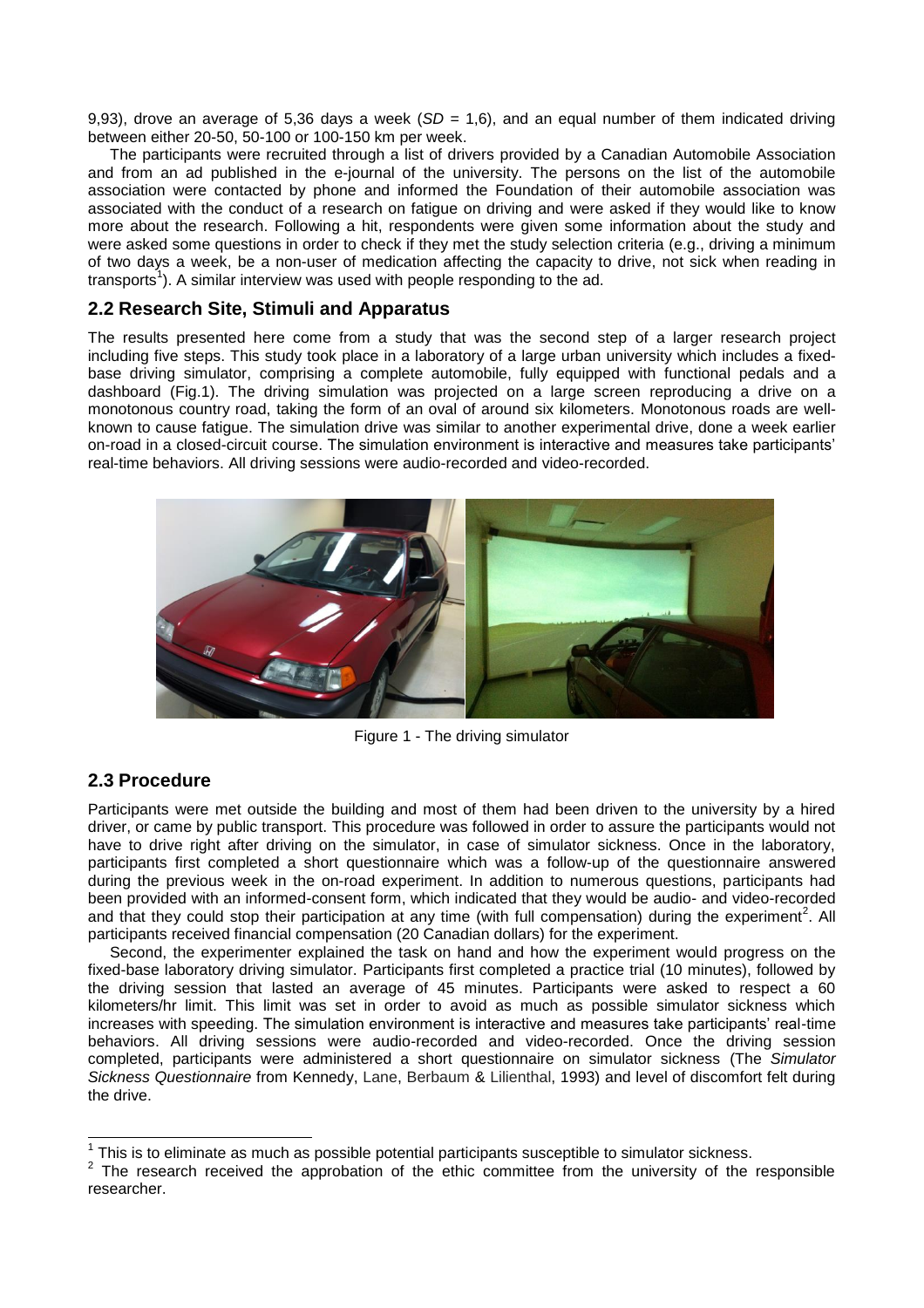### **2.4 Measures and Analysis**

For the present study, the analysis and results focus on perceived fatigue during the 45 minutes experimental driving session and the comparison of the two age groups. The level of perceived fatigue was measured on a scale ranging from ''0'' *not at all fatigued* to ''10'' *very much fatigued* at four times during the experimental session. Each participant was asked his or her level of fatigue just before starting driving (Time1), after 15 minutes of driving once the experiment had started (Time2), after 30 minutes (Time3), and when the driving experiment ended (around 45 minutes) (Time4). Participants were divided in two groups: the 55-65 age group (group1) and the 66-76 age group (group2).

# **3 RESULTS**

Twenty-five participants took part in that phase of the study (14 women and 11 men).

### **3.1 Male and Female Participants**

Firstly, analyses were performed to verify if there were significant differences between female and male participants on the following variables: age, number of years number of years since the driving permit was obtained number of kilometers driven each week, number of hours slept the night before the experimentation and perceived fatigue. Results show no significant differences between men and women on all variables (all *t-test=n*.s.).

# **3.2 Age Groups**

The second analyses were conducted in order to verify if the two age groups differed significantly on the same variables. The results of these analyses show that most of the results are not significant, except for the number of years since the permit was obtained, older drivers having their permits for longer (M: 49, *SD*: 9,18) than the younger group (M=39 *SD*: *SD*: 8,15), such as would be expected, *t*(23)= -2.2, p<.05. However, after a bonferroni correction, that result was no more significant.

There were no significant differences between age groups for perceived fatigue before driving, and after 15 and 30 minutes driving, but there was a significant difference at the end of driving session (45 minutes), *t*  (23) = 2.07, p <.05, perceived fatigue being higher for the 55-65 age group than for the 66-76 age group (see Table 2).

### **3.3 Age Groups and Driving Time**

The thirdly, a repeated analysis of variance (rANOVA) was conducted in order to determine if there was a significant effect of age group belonging (group1 and 2), and time driving on perceived fatigue (times 1, 2, 3, 4) and or a significant interaction age group X driving duration on perceived fatigue. Because of some missing data, one of the male participants had to be excluded from these analyses. The results of the rANOVA show that the age group had no significant effect on perceived fatigue while driving  $F(1, 22) = 2.03$ , *p* >.05. However, there was a significant effect of driving time on perceived fatigue *F*(3, 22) = 9.59, *p* < .001. Table 2 shows the means of perceived fatigue for both groups, just before starting the driving experiment (Time 1) through the end of the driving experiment (Time 4). The interaction was non significant  $(F(3, 66) =$ 0, 19, *p* >.05).

|                | Age Group 55-65 |      | Age Group 66-76 |      |  |
|----------------|-----------------|------|-----------------|------|--|
|                | <u>Mean</u>     |      | <u>Mean</u>     |      |  |
| Time 1 (N=24)  | 2.09            | 2.84 | 1.23            | 2.28 |  |
| Time 2 (N=24)  | 3.91            | 2.39 | 2.69            | 2.14 |  |
| Time $3(N=24)$ | 4.91            | 2.34 | 4.15            | 2.64 |  |
| Time 4 (N=24)  | 5.36            | 3.08 | 3.77            | 3.37 |  |

|  |  |  | Table 2. Mean and Standard Deviation of perceived fatigue for both groups |
|--|--|--|---------------------------------------------------------------------------|
|  |  |  |                                                                           |

The within-subject contrasts indicated significant differences between perceived fatigue for between Time 1- Time 2 and Time 2 -Time 3 ( $p < .05$ ,  $p < .001$  respectively), whereas the contrast Time 3 Time 4 was not (p >.05).

### **4 DISCUSSION AND CONCLUSION**

Overall, the present results support the relevance of conducting a task-related fatigue with an aging population in a driving simulator. Indeed, the longer the drive, the more fatigued the participants perceived themselves, be they between 55-65 years of age or 66 to 76 years old. In the present study, perceived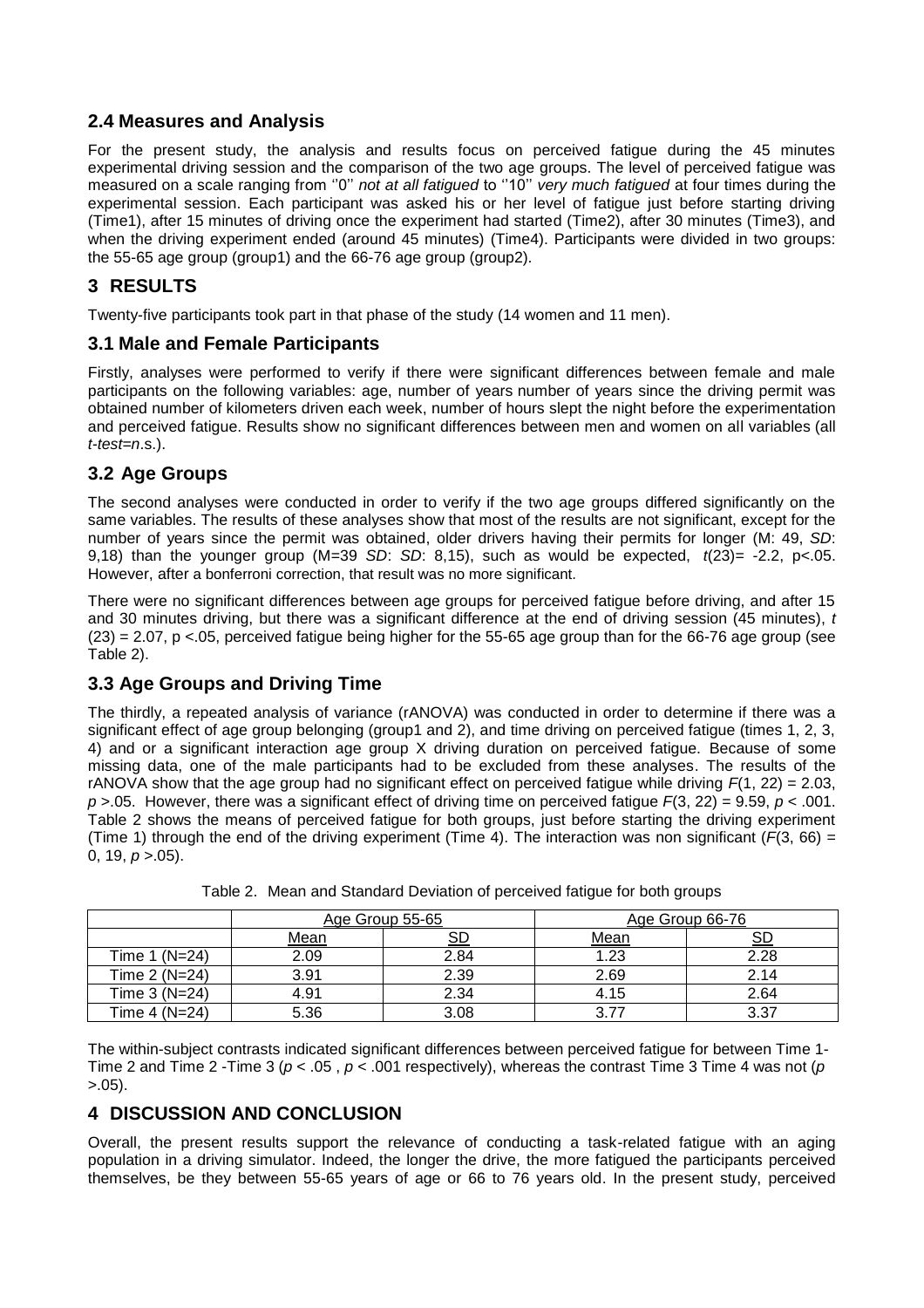fatigue did not differ significantly between the two age-groups before or during driving. However, once the driving session was over, the older group declared to be less fatigued than the younger group, such as shown by the t-test. The fact that the age group difference in perceived fatigue once driving ended was not corroborated by a significant interaction age by time could be due to the lack of power associated with the small number of participants.

The results showing that older drivers were less fatigued at the end of the driving session could also be due to a confounding variable. In such a case, another variable not taken into account, either measured but non-significant because of the small number of subjects (N=25) or not measured, would explain better or more directly perceived fatigue than the number years since having the driving permit. For example, it is possible that experiencing less stress (there are more retirees in that group than in the younger group), would more directly explains a drop in perceived fatigue at the end of the experiment.

Another possible explanation relates to the time of day of the driving session. It is possible that more participants had their driving session in the simulator in the morning, rather than the afternoon, explaining why they perceived themselves as less fatigued at the beginning of the experiment. Indeed, some studies have shown that drivers 60 to 75 years old experience more fatigue between 3 to 6 o'clock in the afternoon (e.g., Gruau, Pottier, Davenne et Denise, 2003). Our participants drove on the simulator at one of 4-time periods: from 9:00 to 11:00 a.m.; from 11:00 a.m. to 1:00 p.m.; from 1:00 p.m. to 3:00 p.m.; from 3:00 p.m. to 5:00 p.m. Because of the small number of participants in each group, it was impossible to verify if participants from the 3:00 p.m. to 5:00 p.m. period perceived themselves as more fatigued than the participants who drove at other times of the day. Other studies, with larger samples of aging participants are necessary to clarify these results.

Another variable that may be associated with fatigue is the number of kilometers driven per year. In studies conducted by Langford and colleagues with large samples of drivers 75 years and older, they found that the age-related increase in Motor Vehicle Accident (MVA) was related to low mileage driven per year (3,000 km or less/year: Langford, Koppel, Charlton, Fildes, & Newstead, 2006; Langford, Methorst, & Hakamies-Blomqvist, 2007). It is possible that drivers limit their driving because they are more easily fatigued, and that it is why they have more MVA, rather than because they drive less kilometers per year. In the present study, we measured the number of kilometers driven per week, instead of per year. Our results show that it is not related to perceived fatigue.

Among the limits of this study, fatigue has been evaluated with a subjective measure. However, some studies have shown that subjective measures of fatigue can be a good predictor of real fatigue while driving. For example, in a study by Smith and colleagues (Smith, Carrington, & Trinder, 2005) it was found that subjective measures of fatigue were associated with predicted estimates of driving among young drivers. Results also showed that participants continued to drive in spite of perceiving themselves as sleepy. Future research should also verify if this would be the case with older and more experience drivers.

Other limitation of our findings is the fact that the study took place on a simulator in a laboratory. In order to increase the validity of the present results, studies are needed in order to compare perceived fatigue in a simulator with perceived fatigue on-road. It is possible that perceived fatigue is higher on-road, because numerous events or circumstances can interfere with the driver's concentration on his driving (cognitive overload) even if the driving environment is monotonous. Or the reverse could be true. It is also possible that the results achieved in the present study would be similar to a driving session on-road. In a study by Lee, Cameron and Lee (2003), results obtained with 129 older drivers who drove in a simulator and on-road gave support to the ecological validity of the driving simulator. However, they used a STISIM driving simulator which differs substantially from a normal car. In addition, their study dealt with numerous tasks associated with driving but not fatigue. Thus, it would be important to conduct a study verifying the ecological validity of a simulator resembling a real car and with a focus on a driving task inducing fatigue.

Finally, future research in that domain should also test the ecological validity of objective measures of fatigue, such as steering wheel movement (SWM) or difficulty in stabilizing speed. For example, in a study by Thiffault and Bergeron (2003), it was found that driving performance changed (more SWM) in more monotonous environments, implying fatigue. In that sense, a thorough exploration of the ecological validity of various performances measures implying fatigue would be very useful in better understanding its impact on driving, with different groups of drivers as well as aging drivers. However, such a comparison of various measures would necessitate a larger sample than the one the resent study could afford. Thus the need for such studies with larger samples.

#### **ACKNOWLEDGEMENTS**

We want to particularly thank the Canadian Automobile Association (CAA) Foundation, Section of the Quebec Province, for funding the research works behind this paper.

### **REFERENCE LIST**